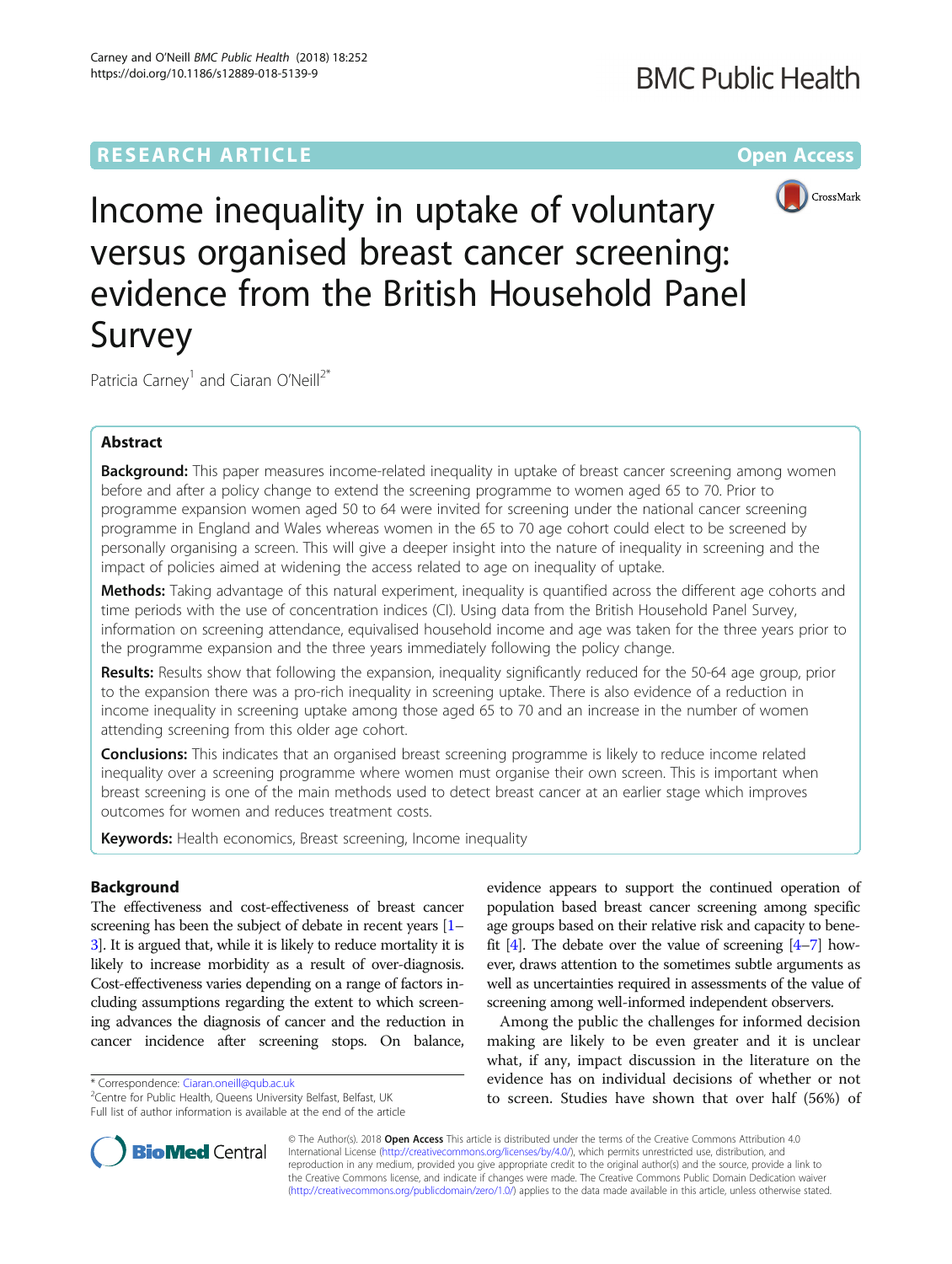breast cancers detected in Britain in 2007 were screen detected, indicating the programme is successful in engaging women in the relevant age range to screen [\[8](#page-6-0)]. The decision of whether or not to screen however, remains the choice of the individual, a choice that requires the individual to process the information they are presented with, including that from the cancer screening programme. The cost of processing and acting on such information, related to factors such as education [\[9](#page-6-0)] and the opportunity costs of time  $[10]$  $[10]$ , is unlikely to be distributed equally across the population. In consequence a socio-economic gradient might be expected to exist with those who face greater transaction costs being less likely to avail of screening.

In Britain, an extension of the programme to include older women was introduced in 2001, contributing to a reduction in such barriers among the age group concerned. However, it is unclear whether this would prompt a disproportionate response among those of lower socio-economic status, for whom transaction costs related to organising and availing of a screen might have been relatively highest, or those from higher socioeconomic groups for whom the cost of processing information regarding the value of a screen might have been relatively low. In consequence one would reasonably expect any socio-economic gradient prior to the policy change to be impacted by the expansion of the programme, though it is not immediately obvious in which direction the impact might operate. Such an assessment is clearly important in assessing the success, or otherwise, of a policy intervention in terms of its impact on equity. That the expansion of the programme and attendant publicity might also be expected to have spillover effects among younger women in terms of the socio-economic profile of women attending also exists and is worthy of investigation. If peer support contributes to uptake decisions, a policy that differentially benefits those of a particular socio-economic status might be reasonably expected to attenuate any socio-economic gradient among other younger women.

In this paper we estimate and compare the socioeconomic gradient in respect of uptake of breast cancer screening in Britain before and after an extension of the eligible age range examining women directly and potentially indirectly affected.

### Data

The variables presented in this study are based on data from the British Household Panel Survey (BHPS) carried out in Britain from September 1990-August 2008. The survey was carried out from September of each year based with questions relating to the previous 12 months. The BHPS dataset consists of approximately 10,000 interviewed individuals in total, on approximately 5500 households drawn from across Britain, using a stratified random sampling approach  $[11]$ . In this analysis, the screening behaviour of two sub-samples were examined and compared.

Breast cancer screening is recommended for women aged 50 to 70 in the UK. In some areas in the UK women aged 47 to 49 and 71 to 73 receive invitations for screening. This is part of a trial to decide if the screening age should be extended to include women in these age categories. This is not accounted for in this study. From programme inception in 1990 until 2000 women aged 50- 64 were invited for screening free of charge every three years, with the programme being extended to include women aged 65 to 70 in 2001 in England and Wales and in 2003 in Scotland [[12](#page-6-0)]. It was announced in 2009 that Northern Ireland was to follow with the expansion of the BSP to include women aged 65-70.

### Methods

Data were extracted from the BHPS for all women present in the sample in England and Wales from September 1999 to August 2002, and again all women present from September 2005 to August 2008. Women aged 53 to 70 in two time periods were studied; the first represents screening patterns prior to the expansion of the screening programme and the second time period is after the policy change regarding the eligible age range for screening.

Breast screening is offered on a 3 year cycle commencing at age 50. To capture exposure to screening women aged 53 to 70 were therefore considered to constitute the age offered screening. This group were separated into those aged 53 to 64 and 65 to 70, constituting the group to whom screens were offered throughout and those to whom screening was extended respectively.

Equivalised household income (gross) averaged over two, three year periods was used as the ranking variable in the construction of the concentration indices (CI). McClements equivalisation scale was used to divide total household income which applies a weighting for each individual in the household. The first adult is accorded a weight of 0.61, spouse 0.39, other second adult 0.46, third adult 0.42, and further adult 0.36. Children are allocated a weighting depending on their age, 0-1 years is 0.09, 2-4 years 0.18, 5-7 years 0.21, 8-10 years is 0.23, 11-12 0.25, 13-15 years 0.27 or 16+ years 0.36. Income is recorded as a continuous variable in the BHPS. Winzorised equivalised household income was used as the ranking variable. By winzorising the outliers are replaced with the average of the percentile as oppose to trimming them away. Income was chosen rather than, for example, education or employment status as it offered more ranking points across which to estimate a CI. Equivalised household income was chosen to take account of total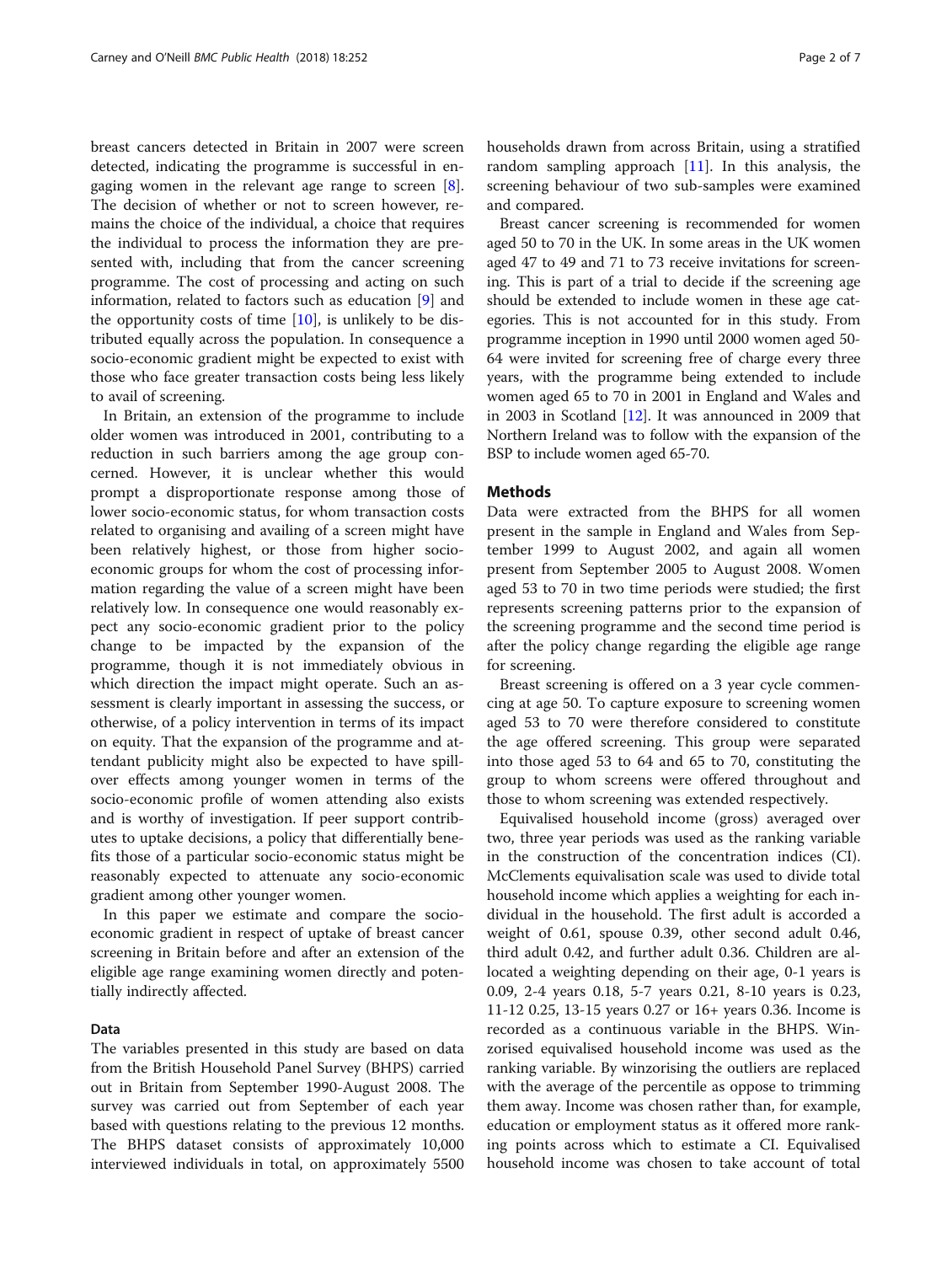household income and calls upon this rather than simply that earned by the individual, this gives a better indication of socio-economic status. A binary variable is created for women that reported having screened at least once in the three year window observed. The data for screening in each of the three year periods is pooled.

Data were analysed using a CI in which both Wagstaff and Erreygers corrections to take account of the dichotomous nature of screening uptake (screened in the past three years yes/no) were estimated  $[13, 14]$  $[13, 14]$  $[13, 14]$  $[13, 14]$  $[13, 14]$ .

The health CI, as first introduced by Kakwani et al. [[15](#page-6-0)], Wagstaff et al. [[16\]](#page-6-0) and Wagstaff [\[13](#page-6-0)], is a summary index of socio-economic related health inequality. The index is constructed so as to be bounded between  $+1$  and  $-1$ ; a negative value is recorded if the health measure of interest is disproportionately concentrated amongst the poor relative to their representation in the population and positive if concentrated amongst the rich. The CI measures health inequality by using income as its ranking variable and the health measure, in this case attendance at breast screening, as the dependent variable [\[17\]](#page-6-0), thus calculating how screening is distributed proportionately across the socioeconomic ranking variable, in this case equivalised household income. Socio-economic related health inequality, in this instance, refers to variation in uptake of breast screening among the age group clinically recommended as you move along the distribution of socio-economic status. The main condition defining a CI is that it is based on rank ordering based solely on the ranking variable.

The CI is contained in eq. (1).

$$
CI = \frac{2}{n\mu_h} \sum_{i=1}^{n} h_i R_i - 1 \tag{1}
$$

N is population size,  $h_i$  is health (whether the individual availed of breast cancer screening),  $\mu_h$  is the mean of the dependent variable (proportion who uptake screening),  $R_i = (\lambda_i/n)$  is fractional rank  $(\lambda_i)$  with respect to the socio-economic distribution,  $\lambda i = 1$  (poorest),  $\lambda_n = n$ (richest). Kakwani et al. [[15\]](#page-6-0) illustrated that the standard error for the CI, illustrated above, can be calculated using the following eq. (2) to estimate the variance:

$$
var(Cl) = \frac{1}{n} \left( \frac{1}{n} \sum_{i=1}^{n} a_i^2 - (1 - CI)^2 \right)
$$
 (2)

The health variable is assumed to be continuous in the case of the CI, for example childhood height. However, if the variable being examined is binary, such as if the woman has gone for a breast screen or not in the previous three years, the mean of the distribution places limits on the possible bounds of the CI and therefore the traditional CI is not bounded between  $-1$  and  $+1$ . Consequently an adjusted index must be used.

Corrections to the CI in the case of dichotomous variables have been suggested by Wagstaff [\[13](#page-6-0)] and Errygers [[14\]](#page-6-0). Debate has continued in the literature as to which is the more appropriate correction to use when examining relative inequality [\[18\]](#page-6-0).

## Normalised Concentration Indices

Wagstaff [\[13](#page-6-0)] and Eyyergers' [\[14](#page-6-0)] suggested amending the traditional CI, as presented above, in order to correct the bias caused by bounded variables. The correction suggested by Wagstaff, is outlined in eq. 3 and contains three of the four properties of rank dependent indices as suggested by Kjellsson and Gerdtham [\[18\]](#page-6-0), the mirror property, transfer and cardinal invariance. The mirror property refers to the measuring of inequality in both directions and getting the same index measure. Put simply it means that if you change the value of the bounded variable around, for example assign a value of 1 to women that don't screen and 0 to women that do, then the index would be the same size but have the opposite sign.

Wagstaff's CI is defined as:

$$
Cl_W = \frac{\mu_h(b_h - a_h)}{(b_h - \mu_h)(\mu_h - a_h)} \left( \frac{2}{n\mu_h} \sum_{i=1}^n h_i R_i - 1 \right)
$$
 (3)

Also expressed as:

$$
CI_w = \frac{CI}{1 - \mu_h} \tag{4}
$$

The transfer condition is that the concentration recognises a small transfer of 'health' from richer to poorer as a pro-poor change in the index. Scale invariance is when the index is not dependent upon the linear formation of the health variable, so for example if screening was measured in months or years, this scale invariance condition allows us to calculate a CI to measure if attendance is most concentrated among the rich or poor. Kjellsson and Gerdtham [\[18\]](#page-6-0) also acknowledge one other property of some rank dependent inequality indices not met by the Wagstaff index, level independence. They describe this as when "an equal increment of health for all individuals does not affect the index, that is the index is invariant to scalar addition even when the bounds of the variable are kept constant." This is addressed in the CI correction developed by Erregyers.

$$
CI_E = \frac{4\mu_h}{(b_h - a_h)} \left( \frac{2}{n\mu_h} \sum_{i=1}^n h_i R_i - 1 \right)
$$
 (5)

 $b_h$  is the upper bound,  $a_h$  the lower bound,  $R_i$  is the weighted fractional rank of individual i,  $h_i$  is the health indicator for individual i and  $n\mu_h$  is the proportion of the population that attend screening in each three year time period.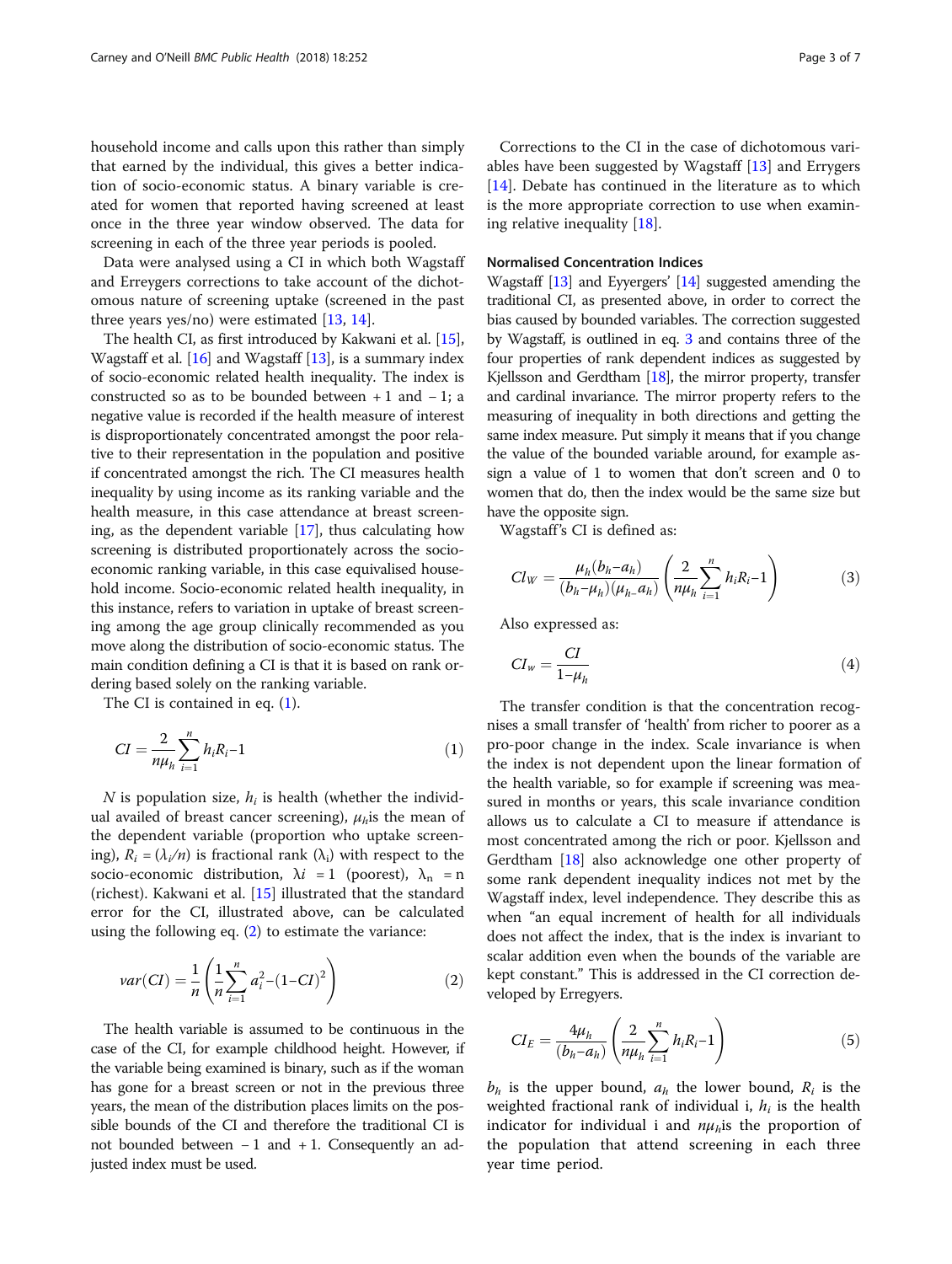<span id="page-3-0"></span>The main relevant differences between the two normalised indices are they report different types of inequality; Erreygers' index measures absolute inequality and Wagstaff's relative inequality.

The second difference between both indices is that Wagstaff's index is bounded by  $-1$  and  $+1$ , whereas Erreygers' index is bounded by

$$
-\frac{(b_h - \mu_h)(\mu_h - a_h)}{\mu_h(b_h - a_h)} \leq CI_E \geq +\frac{(b_h - \mu_h)(\mu_h - a_h)}{\mu_h(b_h - a_h)}\tag{6}
$$

In this paper we have estimated both Wagstaff and Erryger's corrected CIs using the conindex Stata command written by O'Donnell et al. (2016) [\[19](#page-6-0)].

## Results

Table 1 contains descriptive statistics for the women included in this study for the two time periods, namely 1999-2002 and 2005-2008.

Table 1 Sample Descriptive Statistics for the two time periods

As seen in Table 1 average equivalised household income has increased in the second time period; this is not surprising as it has not been adjusted for inflation. There is a marginally higher average number of earners per household in the latter time period, which may have an impact on screening attendance. In the second time period education rates are higher, and slightly fewer women visit their GP. Fewer in the sample smoke in the second period and little is changed in self-reported health and marital status.

Following the expansion breast screening attendance increased from 37% to 47% within the older cohort included in this study. Among the younger group screening attendance in the first time period was 72%, this reduced slightly to 69% post expansion. Interestingly in the second time period a marginally smaller proportion of the sample attend screening in the 53-64 age categories. A higher proportion of the older women attend in the second time period than in the first which is as one

| Variable                                | Pre Sample characteristics          |                                     | Post Sample characteristics         |                                  |
|-----------------------------------------|-------------------------------------|-------------------------------------|-------------------------------------|----------------------------------|
|                                         | Age 53-64<br>$N = 983$<br>Mean (SD) | Age 53-64<br>$N = 872$<br>Mean (SD) | Age 65-70<br>$N = 365$<br>Mean (SD) | Age 65-70 $N = 294$<br>Mean (SD) |
|                                         |                                     |                                     |                                     |                                  |
| Number Earners in Household             | 1.54 (1.08)                         | 1.53(1.12)                          | 0.21(0.50)                          | 0.28(0.60)                       |
| Number dependants under 16              | 0.045(0.26)                         | 0.056(0.31)                         | 0.03(0.25)                          | 0.02(0.18)                       |
| Age                                     | 58 (3.16)                           | 59 (3.08)                           | 68 (1.68)                           | 67(1.74)                         |
| Proportion that attend breast screening | 72%                                 | 69%                                 | 37%                                 | 47%                              |
| Higher Level Education                  | 13%                                 | 18%                                 | 12%                                 | 12%                              |
| Secondary Level Education               | 32%                                 | 39%                                 | 25%                                 | 26%                              |
| Primary Level Education                 | 55%                                 | 43%                                 | 63%                                 | 62%                              |
| Ten or more GP Visits                   | 13%                                 | 11%                                 | 13%                                 | 12%                              |
| 6 to 10 GP Visits                       | 14%                                 | 13%                                 | 14%                                 | 15%                              |
| 3 to 5 GP Visits                        | 21%                                 | 22%                                 | 30%                                 | 23%                              |
| 1 or 2 GP Visits                        | 33%                                 | 32%                                 | 29%                                 | 35%                              |
| 0 GP Visits                             | 19%                                 | 22%                                 | 14%                                 | 15%                              |
| Smokers                                 | 25%                                 | 20%                                 | 16%                                 | 13%                              |
| Self-reported health status - Excellent | 20%                                 | 21%                                 | 17%                                 | 15%                              |
| Self-reported Health Status - Good      | 43%                                 | 44%                                 | 43%                                 | 45%                              |
| Self-reported health status - Fair      | 24%                                 | 24%                                 | 28%                                 | 27%                              |
| Self-reported health status - Poor      | 10%                                 | 8%                                  | 8%                                  | 11%                              |
| Self-Reported Health Status- Very Poor  | 3%                                  | 3%                                  | 3%                                  | 2%                               |
| Marital Status - Married                | 72%                                 | 72%                                 | 63%                                 | 67%                              |
| Marital Status - Separated              | 1%                                  | 1%                                  | 0%                                  | 1%                               |
| Marital Status - Divorced               | 14%                                 | 16%                                 | 12%                                 | 12%                              |
| Marital Status - Widowed                | 9%                                  | 7%                                  | 19%                                 | 18%                              |
| Marital Status - Never Married          | 4%                                  | 4%                                  | 6%                                  | 2%                               |

SD = Standard Deviation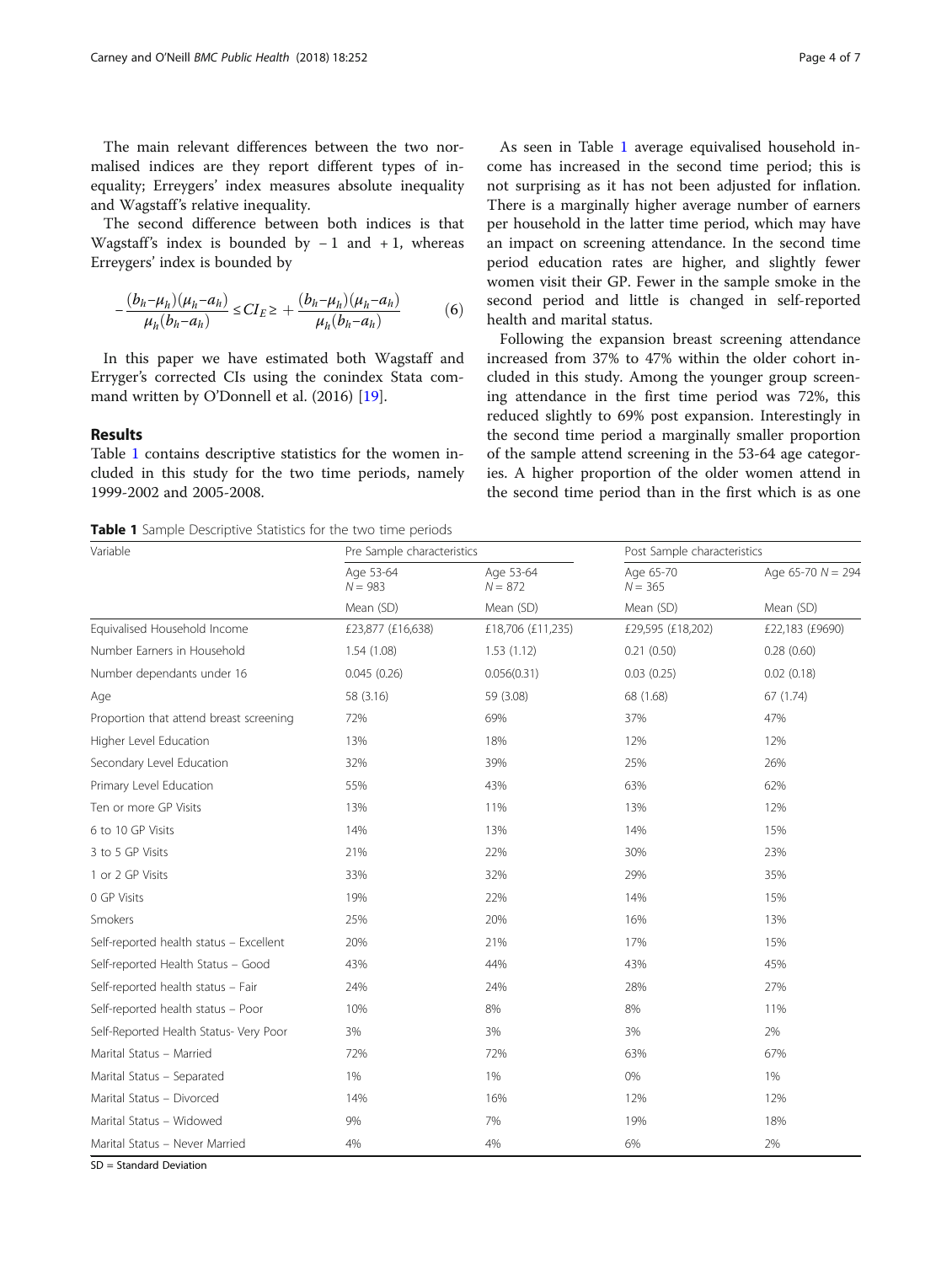might expect given the expansion of the programme to include women in this age category. A t-test of the difference in proportions supported the contention that there had been an increase in the proportion of older women in the eligible age range availing of screening over time.

Figure 1 illustrates breast cancer screening uptake distributed across equivalised household income quintiles. In both time periods, a higher proportion of women in the richest income quintiles attend at least one screen in the three year time period. To give greater focus to our study and avoid the potential for confounding associated with different behaviours across age groups we compare CIs for those aged 53- 64 before the policy change only with those 53-64 after the policy change. Likewise we compare CIs for those aged 65-70 before the policy change only with those in this age group afterwards.

Figure [2](#page-5-0) above illustrates screening uptake in each income quartile. Prior to the policy change screening attendance is lower among the poorest age categories though among older women a less obvious relationship with income is apparent. After the policy change a more evident pro poor pattern of uptake among the over 65 age category is evident, while among those aged 53-64 a more equitable pattern of uptake is evident.

In Fig. 1 income distributions are presented for both age groups before and after the policy change. The income distributions are more concentrated in the lower end of the scale for all age groups; however the skewness appears smaller for the older age category, the 65-70 age group. This is confirmed by the figures in Table [1](#page-3-0) where skewness and the comparison of the mean relative to the median as well as the standard deviation for older age cohorts relative to younger cohorts show the more even distribution of income.

As can be seen in Table [2](#page-5-0) the CI results indicate that in the wake of the policy change less pro-rich patterns of uptake are evident in both age groups.

## **Discussion**

Among women aged 65-70 while income inequality fell in the wake of the programme expansion neither the level of inequality before the policy change nor in its aftermath was statistically significant. Perhaps surprisingly, given they were not the direct target of the policy, among women aged 53-64 the pro-rich pattern of uptake prior to the policy change did change with no statistically significant gradient in uptake being evident after the introduction of the change.

The socio-economic gradients and changes in these in the wake of the policy change are not readily interpretable by reference to transaction costs or financial barriers and how these are distributed across the population. A reduction in transaction costs associated with organizing a screen and of the financial barriers of paying for a screen would be expected to disproportionately impact on those who were the target of the policy change – those aged  $65-70$  – and among this group

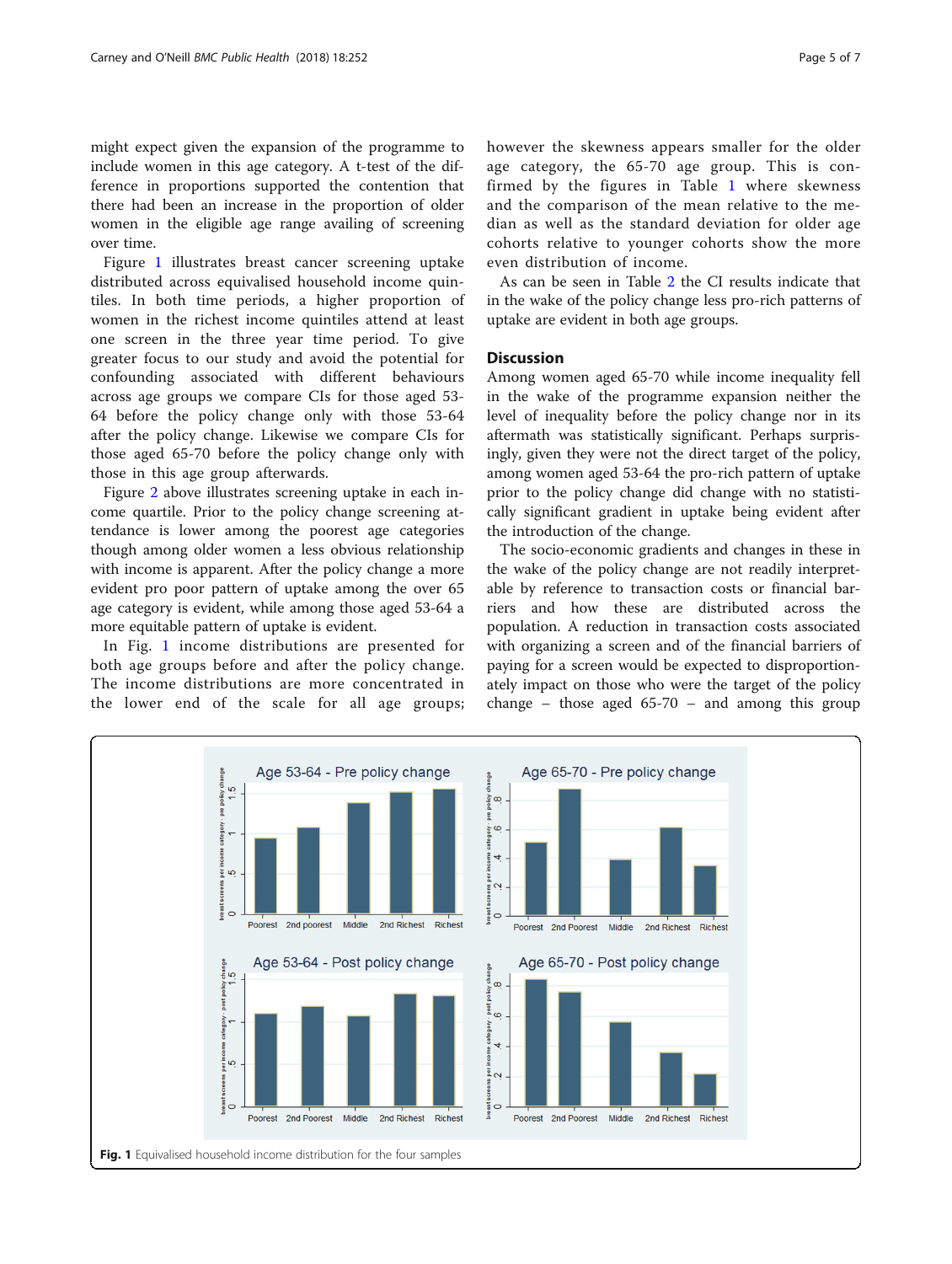<span id="page-5-0"></span>

among those with lower incomes for whom barriers would be most evident in particular. While the degree of pro-rich inequality is attenuated, changes in the socioeconomic gradient are negligible. By contrast, among younger women, where a marked pro-rich pattern of uptake was evident before the policy change, no such gradient is evident in its wake. Why this should be the case is not entirely clear. Publicity associated with the extension of the eligible age range may have contributed to relatively greater uptake among less well-off younger women though this seems unlikely. Greater uptake among less well-off older women may have encouraged greater uptake among less well-off younger women with whom they are familiar. Such "endorsement" may be particularly important among those for whom transaction costs are high or among whom health literacy is low. It is also conceivable that the observed changes with respect to younger women are unrelated to the policy change and rather reflect a distinct trend of greater engagement among less well-off younger women or a

response to other initiatives. The changing pattern of uptake does point to the potential existence of "spillover" effects though it is unclear as to what mechanism might be at work.

Some caution is warranted in our interpretation of results. The comparison of uptake before and after the policy change offers only a crude mechanism by which to assess its effect. While in principle extending the analysis to Scotland – which experienced the policy change later than England and Wales – might offer further evidence, in practice small sample sizes (just 86 women aged 65-70 in Scotland in BHPS post policy change, for example), as well as differences in the overall context in which screening is offered, call into question the merit of such comparison. More broadly, the sample sizes for England and Wales underscore the importance of caution in drawing conclusions from the study. While overall the proportion of screening uptake rose and the socio-economic gradient in uptake fell in the aftermath of the policy change, caution is warranted in hailing this

### Table 2 Concentration Indices

|                                                                     | Wagstaff's Index<br>(Standard Error) | Erreygers' Index<br>(Standard Error) |
|---------------------------------------------------------------------|--------------------------------------|--------------------------------------|
| Pre policy Change England and Wales Women Aged 53-64 ( $N = 966$ )  | $0.097*$<br>(0.04)                   | $0.078*$<br>(0.032)                  |
| Pre Policy Change England and Wales Women Aged 65-70 ( $N = 359$ )  | 0.083(0.063)                         | 0.078(0.059)                         |
| Post Policy Change England and Wales Women Aged 53-64 ( $N = 872$ ) | 0.008(0.042)                         | 0.007(0.036)                         |
| Post Policy Change England and Wales Women Aged 65-70 ( $N = 294$ ) | $-0.03(0.068)$                       | $-0.03(0.068)$                       |

\* Statistically significant at 95% level